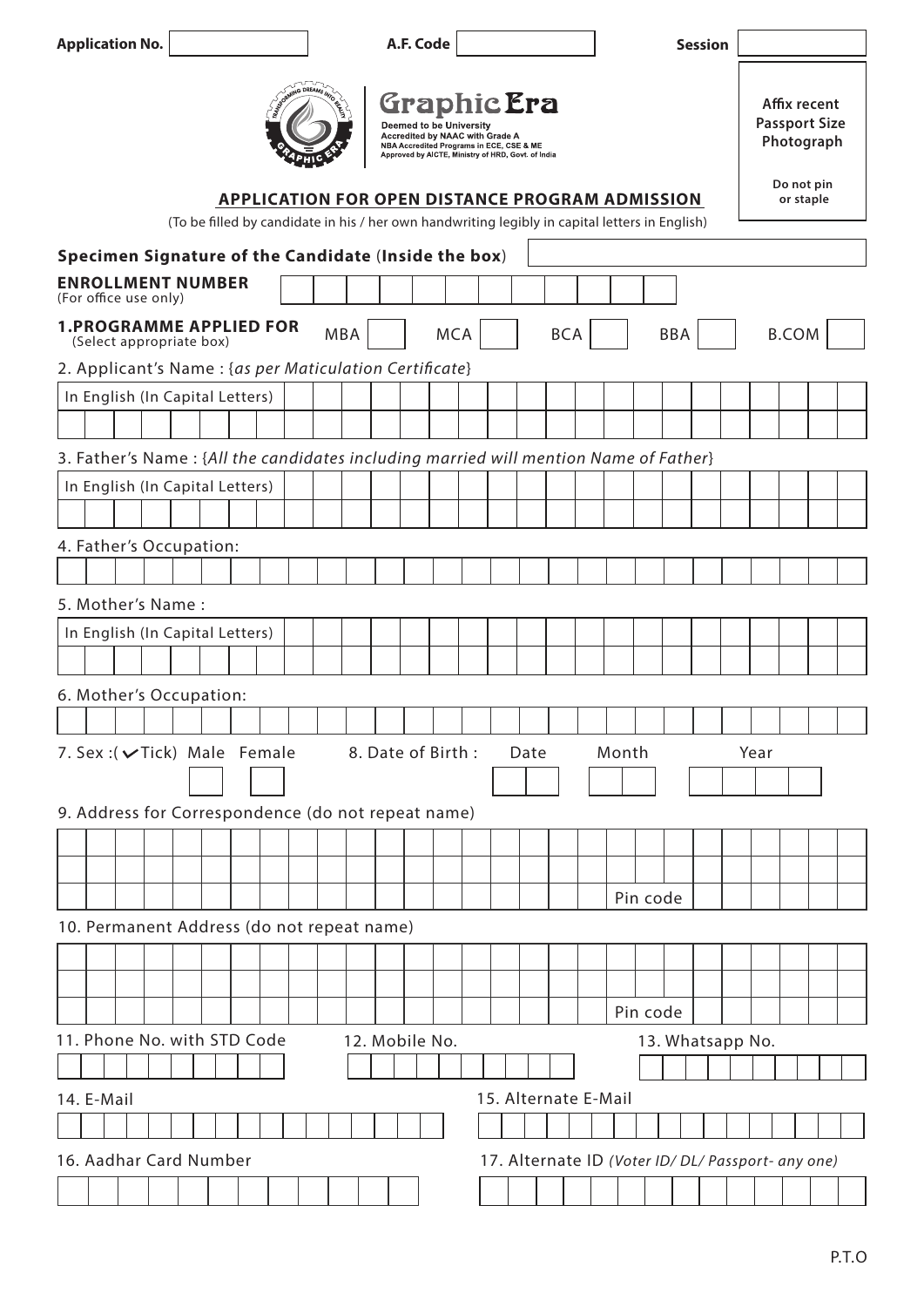| 18. Religion: ( <del>V</del> Tick)<br>Hindu<br>Muslim                                                                                                                                               | Christian             | Others         |                                                                                                                            |              |           |  |
|-----------------------------------------------------------------------------------------------------------------------------------------------------------------------------------------------------|-----------------------|----------------|----------------------------------------------------------------------------------------------------------------------------|--------------|-----------|--|
| 19. Marital Status: Married Unmarried<br>$(\vee$ Tick)                                                                                                                                              |                       |                | 20. Spouse Name (if married)                                                                                               |              |           |  |
| 21. Total Parental Income:                                                                                                                                                                          |                       |                |                                                                                                                            |              |           |  |
| 22. Parent/ Guardian Mobile No.<br>24. Nationality                                                                                                                                                  |                       | Gen.           | 23. Category (tick mark whichever is applicable)<br>(Please attach category certificate if applicable)<br><b>OBC</b><br>SC | ST           | Others    |  |
| 25. Employment Status: (√Tick)<br>Unemployed<br>Employed                                                                                                                                            | Self-employed         |                | 26. Physically Handicapped: $(\vee$ Tick)<br>Yes<br>(If yes, certificate to be attached)                                   | No           |           |  |
| 27. Details of Educational Qualifications (From Matriculation onwards) :<br><b>Name of the Examination</b>                                                                                          | Subject               | Year of        | <b>Name of University/Board</b>                                                                                            |              | Division/ |  |
| High School (10th)                                                                                                                                                                                  |                       | <b>Passing</b> |                                                                                                                            |              | Grade     |  |
| Intermediate (12 <sup>th</sup> )                                                                                                                                                                    |                       |                |                                                                                                                            |              |           |  |
| Graduation                                                                                                                                                                                          |                       |                |                                                                                                                            |              |           |  |
| Others                                                                                                                                                                                              |                       |                |                                                                                                                            |              |           |  |
| Please ensure that you have enclosed the DD for the prescribed fees in full and other certificates as<br>indicated in prospectus.                                                                   |                       |                |                                                                                                                            |              |           |  |
| 28. Details of Fee Payment :                                                                                                                                                                        |                       |                |                                                                                                                            |              |           |  |
|                                                                                                                                                                                                     |                       |                | Date                                                                                                                       |              |           |  |
| Bank <sub>-</sub>                                                                                                                                                                                   |                       |                |                                                                                                                            |              |           |  |
|                                                                                                                                                                                                     |                       |                |                                                                                                                            |              |           |  |
| (Demand draft drawn In favour of GEU, Distance Education, Payable at Dehradun)                                                                                                                      |                       |                | Seal & Signature of Coordinator                                                                                            | (Office Use) |           |  |
|                                                                                                                                                                                                     | (Candidate Checklist) |                |                                                                                                                            |              |           |  |
| Photocopy of High School Mark Sheet & Certificate                                                                                                                                                   |                       |                | Photocopy of Previous year Mark Sheet (in case of Credit Transfer)                                                         |              |           |  |
| <b>Photocopy of Intermediate Mark Sheet &amp; Certificate</b>                                                                                                                                       |                       |                | Photocopy of required Degree/Diploma (in case of Lateral Entry)                                                            |              |           |  |
| Physically Handicapped Certificate (if applicable)<br>Photocopy of Graduation I, II, III Year Mark Sheet<br>& Certificate (only applicable for PG Courses)<br><b>Migration/Transfer Certificate</b> |                       |                |                                                                                                                            |              |           |  |
|                                                                                                                                                                                                     |                       |                |                                                                                                                            |              |           |  |

## **DECLARATION**

I hereby declare that the information furnished herein above is true and correct to the best of my knowledge and belief. I further declare that the attested photocopies of the certificates submitted by me at the time of admission are the true copies of the originals. I have read the prospectus and the rules and regulations of the University. In case any information is found incorrect , at any sage, I agree to forego the fee deposited and also the claim for admission.

Signature of Parent/ Guardian

Signature of the Applicant

Place & Date: \_\_\_\_\_\_\_\_\_\_